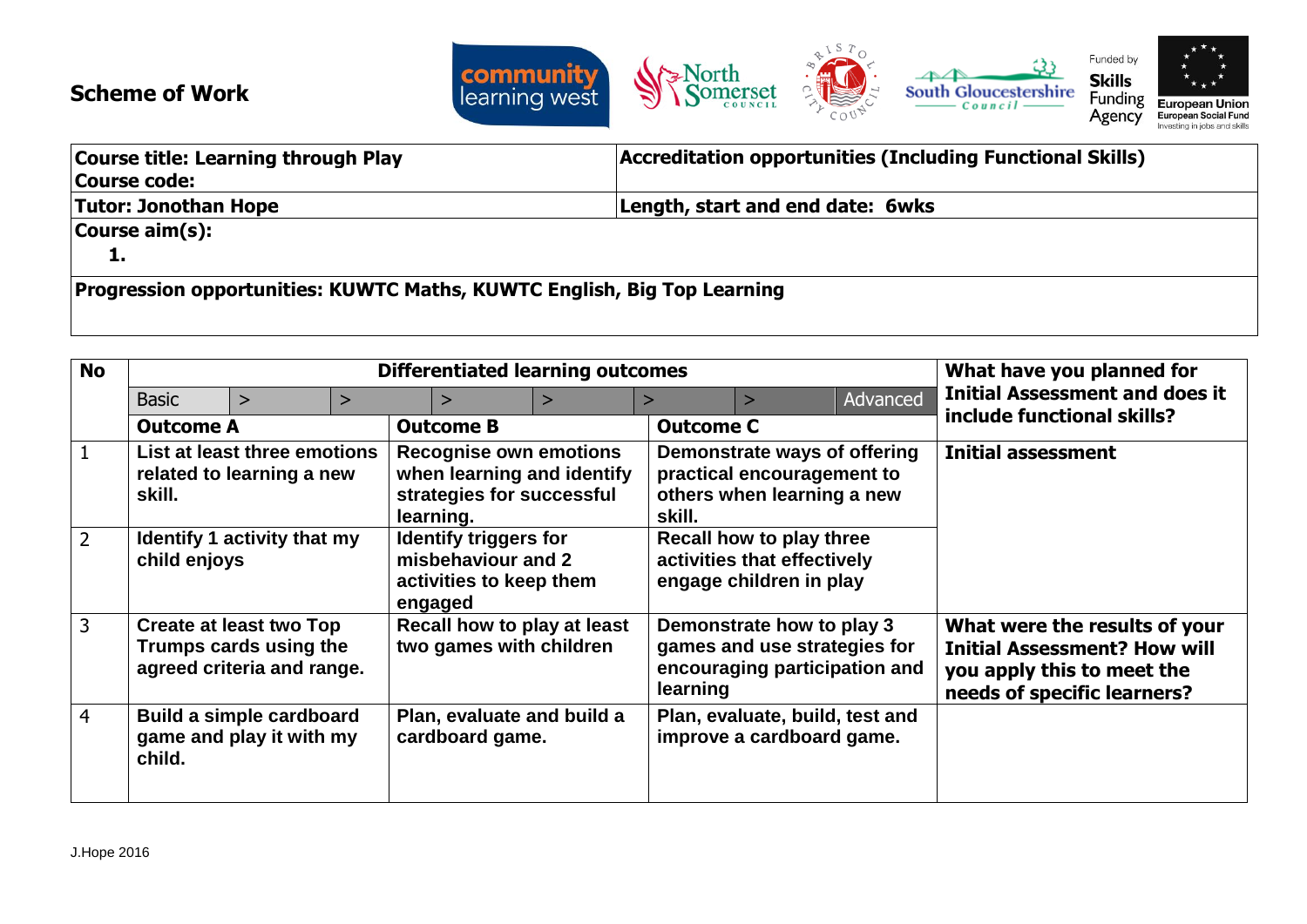| $\mathbf b$ | Construct a structure to<br>roll, bounce and balance<br>items.          | Construct a structure to<br>roll, bounce and balance<br>items and test ways to<br>make it more successful | Construct, test and improve a<br>structure to roll, bounce and<br>balance items. Describe<br>changes made and why. |  |
|-------------|-------------------------------------------------------------------------|-----------------------------------------------------------------------------------------------------------|--------------------------------------------------------------------------------------------------------------------|--|
| 6           | Create a simple 'photos<br>only' treasure hunt using<br>smartphone app. | Create at least 4 clue<br>questions using<br>smartphone app, incl. 1<br>written question.                 | Create at least 8 clue<br>questions and support child<br>to find clues, incl. 2 written<br>questions.              |  |
|             |                                                                         |                                                                                                           |                                                                                                                    |  |

| <b>Date</b><br><b>Learning</b><br>outcomes | <b>Assessment /</b><br>learning checks                                                                                                                                         | Notes - including teaching methods / learner<br>activities and resources, opportunities for functional                                                                                                                                                                                                                                                                                               | <b>Good practice checklist</b>                                                                                                                                                                                             |  |
|--------------------------------------------|--------------------------------------------------------------------------------------------------------------------------------------------------------------------------------|------------------------------------------------------------------------------------------------------------------------------------------------------------------------------------------------------------------------------------------------------------------------------------------------------------------------------------------------------------------------------------------------------|----------------------------------------------------------------------------------------------------------------------------------------------------------------------------------------------------------------------------|--|
| number                                     |                                                                                                                                                                                | <b>Skills development</b>                                                                                                                                                                                                                                                                                                                                                                            | Have you planned:                                                                                                                                                                                                          |  |
|                                            | Tutor observation<br><b>Initial Assessment</b><br>Group discussion<br>Learner diaries<br>Learner feedback                                                                      | <b>Circus Skills - Learning Journey</b><br>What is play and how does it help us learn<br>Circus skills – emotions associated with learning<br>How do you learn – ears, bodies, eyes quiz<br>Circus demo by tutor<br>Carousel at 4 stations, 15 mins on each: Poi, Flower sticks,<br>Juggling, Spinning Plates.<br>Children arrive – teach scarves, flower-sticks, catching balls<br>Learning diaries | $\Box$ Assessment/checking<br>with learners of<br><b>Functional Skills</b><br>English, Maths, IT as<br>appropriate<br>$\Box$ Differentiation<br>$\Box$ Embedded FS learning<br>opportunities?<br>$\Box$ Methods/format for |  |
| $\overline{2}$<br>$\overline{2}$           | Question and group<br>$discussion - ideas$<br>shared by all. Prompt<br>and draw out ideas /<br>thoughts from quieter<br>learners.<br>Ideas discussed and<br>noted on flipchart | <b>Fun Activities for Home</b><br>Overview of session<br>Reiterate ground rules<br>Homework discussion<br><b>Discussion</b><br>Discuss triggers for when children act up.<br><b>Teaching</b><br>Often they are bored or they want something / your<br>attention.<br><b>Discussion</b>                                                                                                                | regular recording<br>progress and<br>achievement with<br>learners?<br>Timely reviews and<br>$\Box$<br>recording of learning<br>and progress<br>$\Box$ Embedded equality and<br>diversity?<br>Enhancement of<br>П           |  |
| I Hone 2016                                |                                                                                                                                                                                |                                                                                                                                                                                                                                                                                                                                                                                                      | learning by using digital                                                                                                                                                                                                  |  |

J.Hope 2016

 $\square$  Attention to health and safety?

technologies?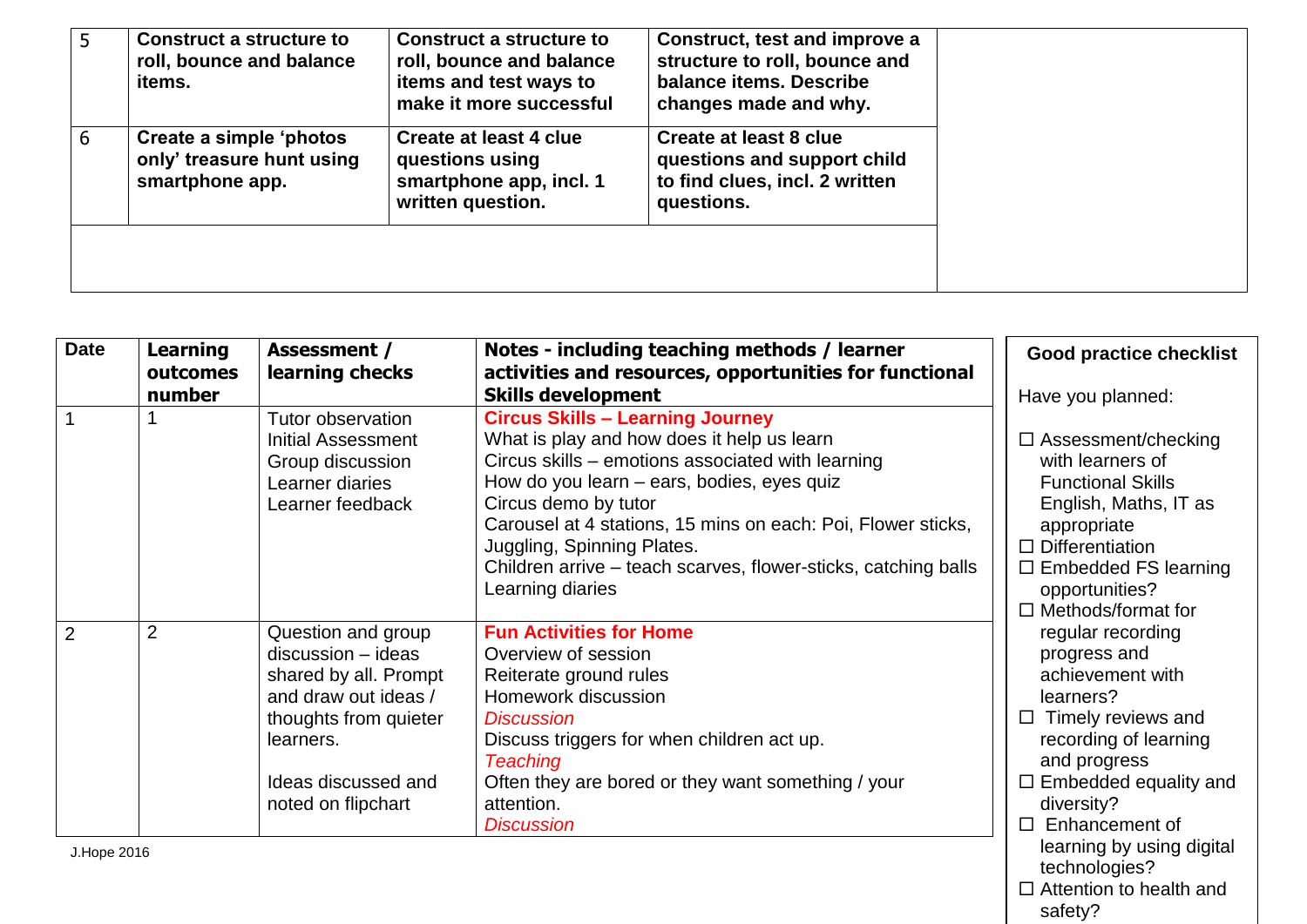| The best way to deal with misbehaviour is to plan ahead and<br>Question and group<br>discussion - ideas<br>avoid the triggers.<br>written on flipchart and<br><b>Discussion</b><br>prompted to write in<br>Discuss what your children like to do independently and with<br>notebooks.<br>parents.<br>Create a group list – parents to write ideas they like in their<br>Discuss barriers and<br>own notebooks.<br>how to overcome these<br><b>Teaching</b><br>Often it boils down to having some good ideas ready and<br>4 thinking points.<br>prepared.<br>Check parents'<br><b>Activity</b><br>understanding of how to<br>Set up a range of fun activities that are free that parents<br>could play with their children and teach them so they could<br>play games, support as<br>required by circulating<br>play on their own or with siblings.<br><b>Activity - discussion</b><br>room.<br>Share amazing fun activities list to each parent. Allow<br>Discuss ideas - parents<br>parents time to read through it and share ideas in pairs.<br>share experiences and<br>Share with whole group.<br><b>Discussion</b><br>practical ideas of how to<br>carry out ideas.<br>Discuss free or cheap holiday / weekend activities for<br>families locally. Share ideas.<br>Participation and input.<br>Ideas noted by other<br>Children arrive – parents teach and play games with them<br>parents. Feedback re<br>Session review - what will you use?<br>suggestions.<br><b>Complete diaries</b><br>Group discussion.<br>Check learners as they<br>discuss in pairs. Check<br>feedback during group<br>feedback discussion<br>Learning diaries<br>3<br><b>Phonics Games</b><br>Tutor led, discussion<br>Introduction to session outcomes<br><b>Discussion</b><br>Tutor led discussion<br>Linking learning with emotions<br>Learning and playing<br>Tutor observation of<br><b>Top Trumps</b> |   |  |  |
|--------------------------------------------------------------------------------------------------------------------------------------------------------------------------------------------------------------------------------------------------------------------------------------------------------------------------------------------------------------------------------------------------------------------------------------------------------------------------------------------------------------------------------------------------------------------------------------------------------------------------------------------------------------------------------------------------------------------------------------------------------------------------------------------------------------------------------------------------------------------------------------------------------------------------------------------------------------------------------------------------------------------------------------------------------------------------------------------------------------------------------------------------------------------------------------------------------------------------------------------------------------------------------------------------------------------------------------------------------------------------------------------------------------------------------------------------------------------------------------------------------------------------------------------------------------------------------------------------------------------------------------------------------------------------------------------------------------------------------------------------------------------------------------------------------------------------------------------------------------------------------------------|---|--|--|
|                                                                                                                                                                                                                                                                                                                                                                                                                                                                                                                                                                                                                                                                                                                                                                                                                                                                                                                                                                                                                                                                                                                                                                                                                                                                                                                                                                                                                                                                                                                                                                                                                                                                                                                                                                                                                                                                                            |   |  |  |
|                                                                                                                                                                                                                                                                                                                                                                                                                                                                                                                                                                                                                                                                                                                                                                                                                                                                                                                                                                                                                                                                                                                                                                                                                                                                                                                                                                                                                                                                                                                                                                                                                                                                                                                                                                                                                                                                                            |   |  |  |
|                                                                                                                                                                                                                                                                                                                                                                                                                                                                                                                                                                                                                                                                                                                                                                                                                                                                                                                                                                                                                                                                                                                                                                                                                                                                                                                                                                                                                                                                                                                                                                                                                                                                                                                                                                                                                                                                                            |   |  |  |
|                                                                                                                                                                                                                                                                                                                                                                                                                                                                                                                                                                                                                                                                                                                                                                                                                                                                                                                                                                                                                                                                                                                                                                                                                                                                                                                                                                                                                                                                                                                                                                                                                                                                                                                                                                                                                                                                                            |   |  |  |
|                                                                                                                                                                                                                                                                                                                                                                                                                                                                                                                                                                                                                                                                                                                                                                                                                                                                                                                                                                                                                                                                                                                                                                                                                                                                                                                                                                                                                                                                                                                                                                                                                                                                                                                                                                                                                                                                                            |   |  |  |
|                                                                                                                                                                                                                                                                                                                                                                                                                                                                                                                                                                                                                                                                                                                                                                                                                                                                                                                                                                                                                                                                                                                                                                                                                                                                                                                                                                                                                                                                                                                                                                                                                                                                                                                                                                                                                                                                                            |   |  |  |
|                                                                                                                                                                                                                                                                                                                                                                                                                                                                                                                                                                                                                                                                                                                                                                                                                                                                                                                                                                                                                                                                                                                                                                                                                                                                                                                                                                                                                                                                                                                                                                                                                                                                                                                                                                                                                                                                                            |   |  |  |
|                                                                                                                                                                                                                                                                                                                                                                                                                                                                                                                                                                                                                                                                                                                                                                                                                                                                                                                                                                                                                                                                                                                                                                                                                                                                                                                                                                                                                                                                                                                                                                                                                                                                                                                                                                                                                                                                                            |   |  |  |
|                                                                                                                                                                                                                                                                                                                                                                                                                                                                                                                                                                                                                                                                                                                                                                                                                                                                                                                                                                                                                                                                                                                                                                                                                                                                                                                                                                                                                                                                                                                                                                                                                                                                                                                                                                                                                                                                                            |   |  |  |
|                                                                                                                                                                                                                                                                                                                                                                                                                                                                                                                                                                                                                                                                                                                                                                                                                                                                                                                                                                                                                                                                                                                                                                                                                                                                                                                                                                                                                                                                                                                                                                                                                                                                                                                                                                                                                                                                                            |   |  |  |
|                                                                                                                                                                                                                                                                                                                                                                                                                                                                                                                                                                                                                                                                                                                                                                                                                                                                                                                                                                                                                                                                                                                                                                                                                                                                                                                                                                                                                                                                                                                                                                                                                                                                                                                                                                                                                                                                                            |   |  |  |
|                                                                                                                                                                                                                                                                                                                                                                                                                                                                                                                                                                                                                                                                                                                                                                                                                                                                                                                                                                                                                                                                                                                                                                                                                                                                                                                                                                                                                                                                                                                                                                                                                                                                                                                                                                                                                                                                                            |   |  |  |
|                                                                                                                                                                                                                                                                                                                                                                                                                                                                                                                                                                                                                                                                                                                                                                                                                                                                                                                                                                                                                                                                                                                                                                                                                                                                                                                                                                                                                                                                                                                                                                                                                                                                                                                                                                                                                                                                                            |   |  |  |
|                                                                                                                                                                                                                                                                                                                                                                                                                                                                                                                                                                                                                                                                                                                                                                                                                                                                                                                                                                                                                                                                                                                                                                                                                                                                                                                                                                                                                                                                                                                                                                                                                                                                                                                                                                                                                                                                                            |   |  |  |
|                                                                                                                                                                                                                                                                                                                                                                                                                                                                                                                                                                                                                                                                                                                                                                                                                                                                                                                                                                                                                                                                                                                                                                                                                                                                                                                                                                                                                                                                                                                                                                                                                                                                                                                                                                                                                                                                                            |   |  |  |
|                                                                                                                                                                                                                                                                                                                                                                                                                                                                                                                                                                                                                                                                                                                                                                                                                                                                                                                                                                                                                                                                                                                                                                                                                                                                                                                                                                                                                                                                                                                                                                                                                                                                                                                                                                                                                                                                                            |   |  |  |
|                                                                                                                                                                                                                                                                                                                                                                                                                                                                                                                                                                                                                                                                                                                                                                                                                                                                                                                                                                                                                                                                                                                                                                                                                                                                                                                                                                                                                                                                                                                                                                                                                                                                                                                                                                                                                                                                                            |   |  |  |
|                                                                                                                                                                                                                                                                                                                                                                                                                                                                                                                                                                                                                                                                                                                                                                                                                                                                                                                                                                                                                                                                                                                                                                                                                                                                                                                                                                                                                                                                                                                                                                                                                                                                                                                                                                                                                                                                                            |   |  |  |
|                                                                                                                                                                                                                                                                                                                                                                                                                                                                                                                                                                                                                                                                                                                                                                                                                                                                                                                                                                                                                                                                                                                                                                                                                                                                                                                                                                                                                                                                                                                                                                                                                                                                                                                                                                                                                                                                                            |   |  |  |
|                                                                                                                                                                                                                                                                                                                                                                                                                                                                                                                                                                                                                                                                                                                                                                                                                                                                                                                                                                                                                                                                                                                                                                                                                                                                                                                                                                                                                                                                                                                                                                                                                                                                                                                                                                                                                                                                                            |   |  |  |
|                                                                                                                                                                                                                                                                                                                                                                                                                                                                                                                                                                                                                                                                                                                                                                                                                                                                                                                                                                                                                                                                                                                                                                                                                                                                                                                                                                                                                                                                                                                                                                                                                                                                                                                                                                                                                                                                                            |   |  |  |
|                                                                                                                                                                                                                                                                                                                                                                                                                                                                                                                                                                                                                                                                                                                                                                                                                                                                                                                                                                                                                                                                                                                                                                                                                                                                                                                                                                                                                                                                                                                                                                                                                                                                                                                                                                                                                                                                                            |   |  |  |
|                                                                                                                                                                                                                                                                                                                                                                                                                                                                                                                                                                                                                                                                                                                                                                                                                                                                                                                                                                                                                                                                                                                                                                                                                                                                                                                                                                                                                                                                                                                                                                                                                                                                                                                                                                                                                                                                                            |   |  |  |
|                                                                                                                                                                                                                                                                                                                                                                                                                                                                                                                                                                                                                                                                                                                                                                                                                                                                                                                                                                                                                                                                                                                                                                                                                                                                                                                                                                                                                                                                                                                                                                                                                                                                                                                                                                                                                                                                                            |   |  |  |
|                                                                                                                                                                                                                                                                                                                                                                                                                                                                                                                                                                                                                                                                                                                                                                                                                                                                                                                                                                                                                                                                                                                                                                                                                                                                                                                                                                                                                                                                                                                                                                                                                                                                                                                                                                                                                                                                                            |   |  |  |
|                                                                                                                                                                                                                                                                                                                                                                                                                                                                                                                                                                                                                                                                                                                                                                                                                                                                                                                                                                                                                                                                                                                                                                                                                                                                                                                                                                                                                                                                                                                                                                                                                                                                                                                                                                                                                                                                                            |   |  |  |
|                                                                                                                                                                                                                                                                                                                                                                                                                                                                                                                                                                                                                                                                                                                                                                                                                                                                                                                                                                                                                                                                                                                                                                                                                                                                                                                                                                                                                                                                                                                                                                                                                                                                                                                                                                                                                                                                                            |   |  |  |
|                                                                                                                                                                                                                                                                                                                                                                                                                                                                                                                                                                                                                                                                                                                                                                                                                                                                                                                                                                                                                                                                                                                                                                                                                                                                                                                                                                                                                                                                                                                                                                                                                                                                                                                                                                                                                                                                                            |   |  |  |
|                                                                                                                                                                                                                                                                                                                                                                                                                                                                                                                                                                                                                                                                                                                                                                                                                                                                                                                                                                                                                                                                                                                                                                                                                                                                                                                                                                                                                                                                                                                                                                                                                                                                                                                                                                                                                                                                                            |   |  |  |
|                                                                                                                                                                                                                                                                                                                                                                                                                                                                                                                                                                                                                                                                                                                                                                                                                                                                                                                                                                                                                                                                                                                                                                                                                                                                                                                                                                                                                                                                                                                                                                                                                                                                                                                                                                                                                                                                                            |   |  |  |
|                                                                                                                                                                                                                                                                                                                                                                                                                                                                                                                                                                                                                                                                                                                                                                                                                                                                                                                                                                                                                                                                                                                                                                                                                                                                                                                                                                                                                                                                                                                                                                                                                                                                                                                                                                                                                                                                                            |   |  |  |
|                                                                                                                                                                                                                                                                                                                                                                                                                                                                                                                                                                                                                                                                                                                                                                                                                                                                                                                                                                                                                                                                                                                                                                                                                                                                                                                                                                                                                                                                                                                                                                                                                                                                                                                                                                                                                                                                                            |   |  |  |
|                                                                                                                                                                                                                                                                                                                                                                                                                                                                                                                                                                                                                                                                                                                                                                                                                                                                                                                                                                                                                                                                                                                                                                                                                                                                                                                                                                                                                                                                                                                                                                                                                                                                                                                                                                                                                                                                                            |   |  |  |
|                                                                                                                                                                                                                                                                                                                                                                                                                                                                                                                                                                                                                                                                                                                                                                                                                                                                                                                                                                                                                                                                                                                                                                                                                                                                                                                                                                                                                                                                                                                                                                                                                                                                                                                                                                                                                                                                                            | 3 |  |  |
|                                                                                                                                                                                                                                                                                                                                                                                                                                                                                                                                                                                                                                                                                                                                                                                                                                                                                                                                                                                                                                                                                                                                                                                                                                                                                                                                                                                                                                                                                                                                                                                                                                                                                                                                                                                                                                                                                            |   |  |  |
|                                                                                                                                                                                                                                                                                                                                                                                                                                                                                                                                                                                                                                                                                                                                                                                                                                                                                                                                                                                                                                                                                                                                                                                                                                                                                                                                                                                                                                                                                                                                                                                                                                                                                                                                                                                                                                                                                            |   |  |  |
|                                                                                                                                                                                                                                                                                                                                                                                                                                                                                                                                                                                                                                                                                                                                                                                                                                                                                                                                                                                                                                                                                                                                                                                                                                                                                                                                                                                                                                                                                                                                                                                                                                                                                                                                                                                                                                                                                            |   |  |  |
|                                                                                                                                                                                                                                                                                                                                                                                                                                                                                                                                                                                                                                                                                                                                                                                                                                                                                                                                                                                                                                                                                                                                                                                                                                                                                                                                                                                                                                                                                                                                                                                                                                                                                                                                                                                                                                                                                            |   |  |  |

J.Hope 2016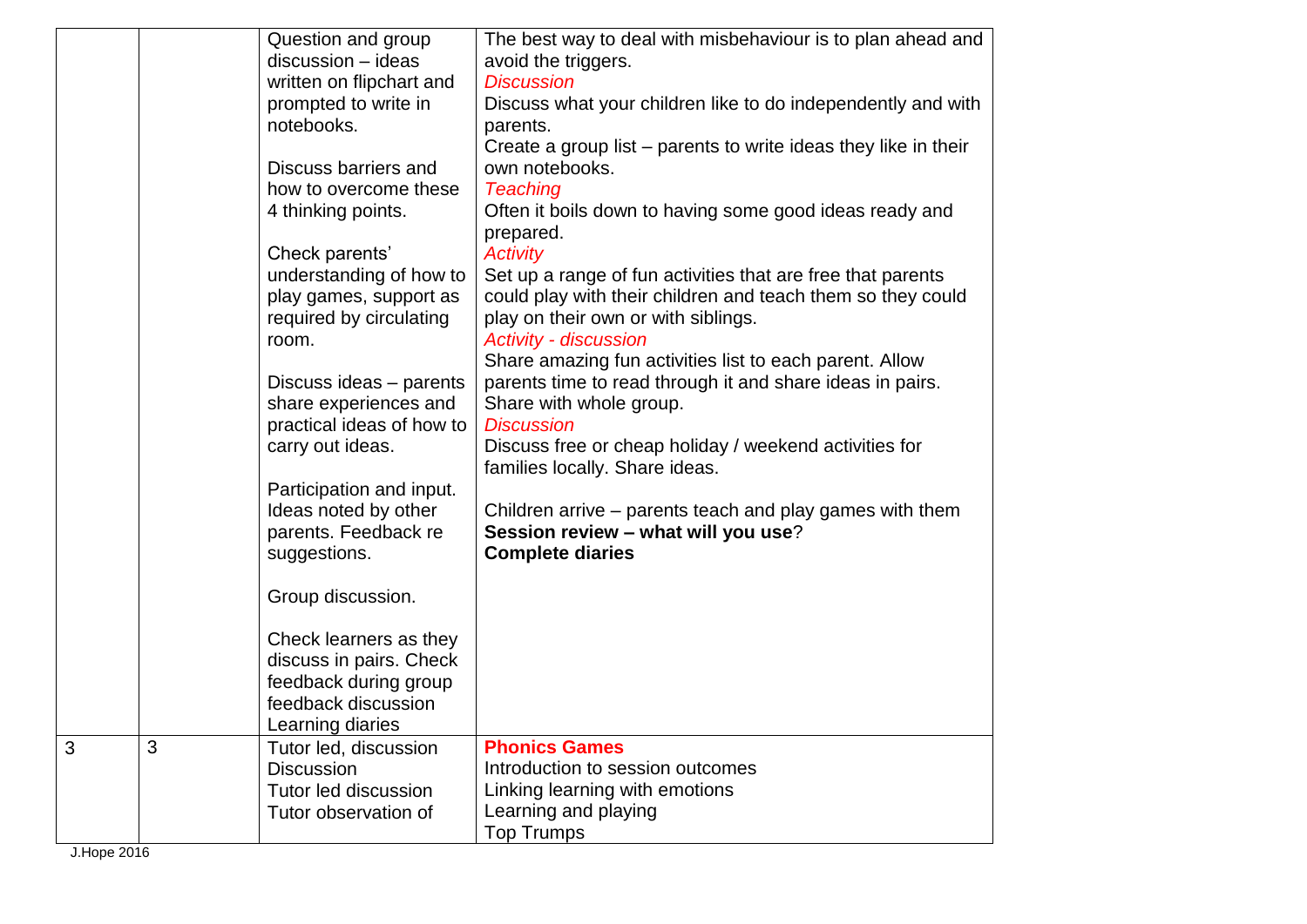|                |                | learners playing<br><b>Discussion</b><br>Tutor observation of<br>learners playing<br>Tutor observation of<br>learners playing<br>Self-assessment.                                                                                                                                                                                                                      | <b>TT</b> discussion<br><b>Word Rummy</b><br>Rhyming puzzle.<br>Pre-reading skills ideas<br>Learning diaries                                                                                                                                                                                                                                                                                                 |
|----------------|----------------|------------------------------------------------------------------------------------------------------------------------------------------------------------------------------------------------------------------------------------------------------------------------------------------------------------------------------------------------------------------------|--------------------------------------------------------------------------------------------------------------------------------------------------------------------------------------------------------------------------------------------------------------------------------------------------------------------------------------------------------------------------------------------------------------|
| $\overline{4}$ | $\overline{4}$ | <b>Tutor led</b><br>$\bullet$<br><b>Discussion</b><br>$\bullet$<br>Learner feedback,<br>$\bullet$<br><b>Tutor observations</b><br>$\bullet$<br>of group<br>discussions<br>Group discussion<br>$\bullet$<br>Tutor observation<br>$\bullet$<br>Discussion - ideas<br>$\bullet$<br>noted on flipchart<br>Learning diaries<br>$\bullet$<br>completed                       | <b>Game Building</b><br>Introduction to session outcomes.<br>Gross and fine motors skills – activities at home<br>Demo Cane's Arcade and PlayUp Cardboard Arcade<br>$\bullet$<br>video<br>Junk modeling – make a game from junk<br>$\bullet$<br>Evaluation of session<br>$\bullet$<br>Learners record own progress<br>$\bullet$<br>Homework<br>$\bullet$                                                     |
| 5              | 5              | Tutor to circulate and<br>join conversations.<br><b>Tutor observations</b><br>Tutor observations and<br>learner input / verbal<br>feedback<br>Verbal feedback and<br>tutor observation<br>Written work<br>Learner feedback<br>Tutor observations of<br>learners carrying out<br>task<br>Tutor led demonstration<br>Tutor observation of<br>learners completing<br>task | <b>Science: Forces of the Circus</b><br>Introduction to session outcomes<br>Children participate in whole session<br>Discuss learning through trial and error – everyday life,<br>children's learning.<br>Children to build / create a variety of structures using PE<br>equipment:<br><b>Gravity Test</b><br>Rolling<br><b>Balancing</b><br>Bouncing test<br>Evaluation and learning diaries (incl. photos) |